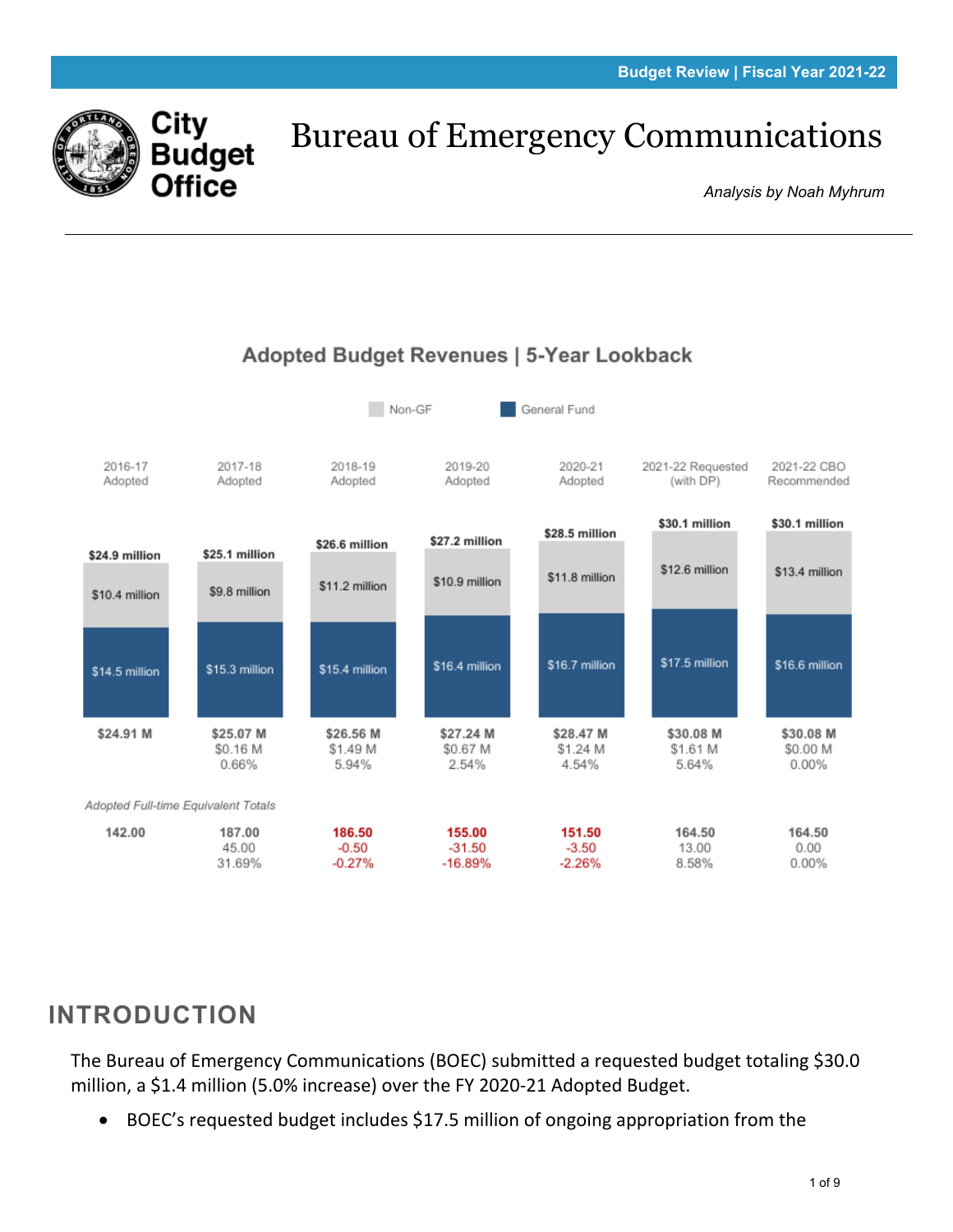General Fund which when combined with State of Oregon 911 tax revenue, funds 73.7% of BOEC's total operating budget. The 26.3% difference is paid by user agencies that are part of the Regional Emergency Communication System.

- The bureau has budgeted \$5,489,119 million in State 911 revenue, an increase of 35% or \$1.4 million over the prior year as a result of the state legislation that raised the 911 Emergency Communication Tax in 20[1](#page-1-0)9<sup>1</sup>.
- In accordance with the Mayor's Guidance requiring bureaus submit a 5% ongoing reduction, the bureau submitted a package to reduce their ongoing General Fund transfer by \$875,569. BOEC did not request restoration of the 5% reduction in their General Fund discretionary transfer. In order to maintain current services levels, BOEC will balance this reduction by recognizing increased State 911 revenues to support staff and internally realign expenses from planned Capital Outlay.
- CBO Recommends the addition of 5.0 Full Time Employee (FTE) Senior Dispatch positions in support of Portland Street Response funded by an increase in state resources. All positions will be used for general 9-1-1 call answering, dispatch services, and in support of Portland Street Response. Three of the positions will specifically be used to establish a permanent Portland Street Response dispatch service.
- CBO Recommends the development of a hiring pipeline of 3.0 Limited Term Employee (LTE) dispatcher positions supported by increased resources from state resources. This will support bureau plans to begin a hiring pipeline through the use of limited term positions to match staffing levels for Senior Dispatchers and to stay ahead of attrition.

## **BASE BUDGET & KEY ISSUES**

## **Staffing & Succession Planning**

BOEC currently has 142.5 filled positions out of 156.50 authorized position at the bureau. More specifically, 123 of those FTE positions are filled with floor or operations positions. The FY 2021- 22 Requested Budget includes adding FTE authority at BOEC by an additional 5.0 FTE Senior Dispatch positions and 3.0 LTE dispatcher positions. These new positions will be discussed in the decision package section of this review.

<span id="page-1-0"></span>BOEC is responsible for the handling an average of roughly over 1 million Non-Emergency and Emergency calls per fiscal year or 2,740 calls per day on average and providing dispatch services as required. The bureau operates the 911 emergency call taking center, a 24/7/365 public safety service for Multnomah County. Funding for the bureau comes from three primary sources: transfers from the City of Portland's General Fund, intergovernmental agreement payments from user agencies within Multnomah County, and state revenues dedicated to support emergency call taking services. These resources support BOECs operational expenses as requested by the bureau in their FY 2021-22 Requested Budget.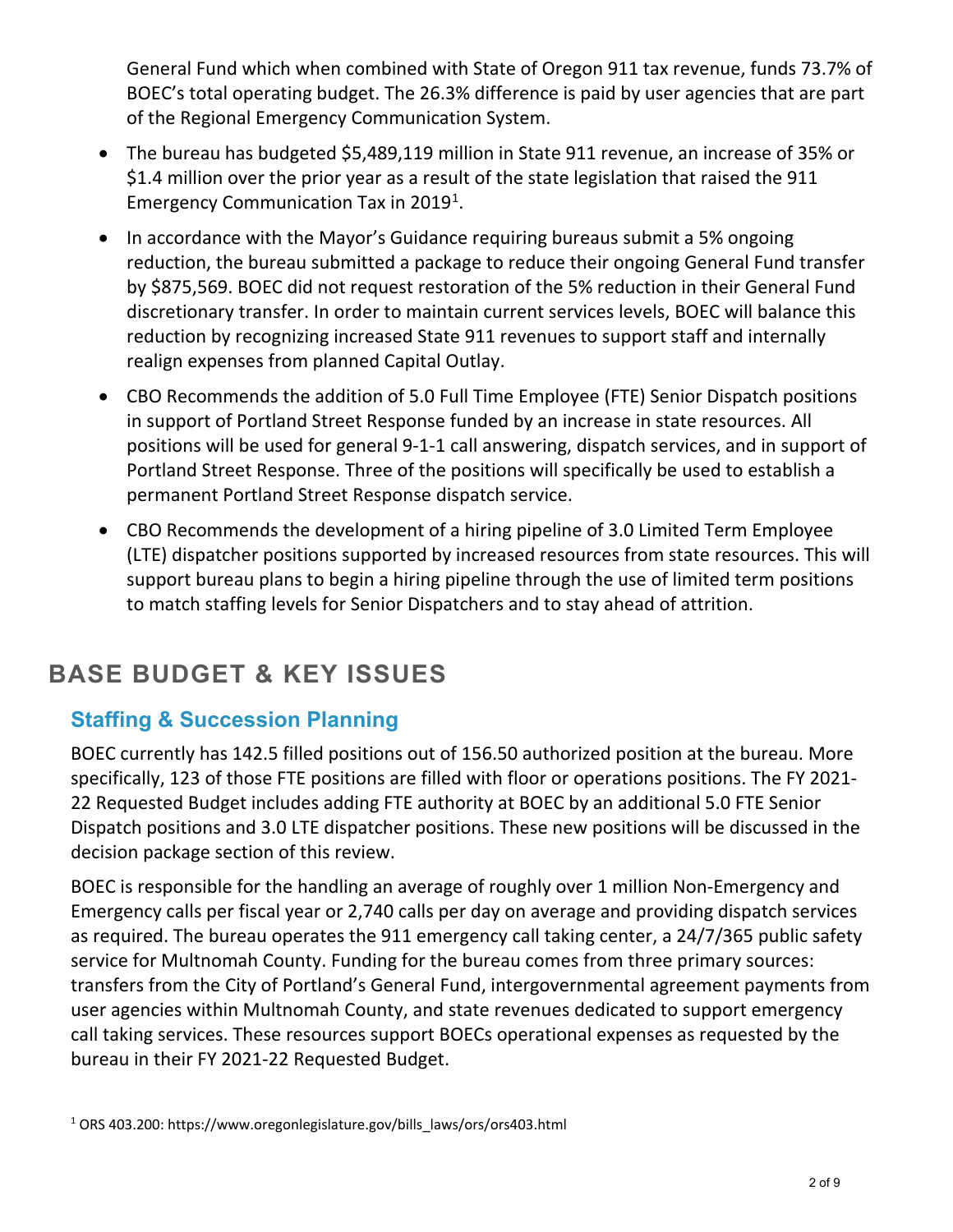Personnel Services is the largest expense category, at 71% of BOECs total operating budget.

Annual costs fluctuate dependent on the number of vacant positions and the amount of overtime worked to meet minimum staffing levels. The Requested Budget also includes the continuation of support for new capital improvement projects, specifically information technology upgrades supporting call taking and dispatch services.<sup>[2](#page-2-0)</sup> Internal Materials and Services make up the final significant expenditure category, primarily consisting of support received from the Bureau of Technology for the bureau's information technology requirements.

\$2,471,533.00, 9% \$4,841,295.00, 17% \$979,170.00,  $$20,555,168.00,$  3% 71% External Material & Services Internal Materials & Services ■ Capital Personnel Services

**BOEC FY 2021-22 Requested Budget**

Due to the nature of the job, employees are often faced with a multiplicity of job stressors, notably the long work hours which frequently are tied to working either mandatory or regular overtime. BOEC will need to continue to mitigate and manage their overtime usage which includes training hours, shift coverage for annual in-service, and shift back-fill, all of which represent uses of overtime required to meet minimum staffing requirements. At present the overtime hours worked are tracked by BOEC in the aggregate as opposed to a more detailed or granular level, such as the number of annual hours tied to a primary reason for the overtime shifts. CBO acknowledges and expects there to be an annual amount of overtime usage at BOEC, it is inherent in the operations of a first responder system where shifts must be covered on a 24/7/365 model. However, in the absence of a discreate breakdown of the different types of baseline overtime hours worked it will be challenging to determine what reasons for overtime utilization are being addressed by the development of a hiring pipeline for dispatchers. BOEC anticipates the number of shift backfill hours will start to decline with the investments in resources such as ProQA. CBO recommends that BOEC look into mechanisms for tracking and reporting as this will help differentiate between the types of overtime used.

The FY 2021-22 Requested Budget includes requests to add 5.0 FTE Senior Dispatch positions as part of establishing the Portland Street Response program- a coordinated service for responding to medical and mental health calls for service - and 3.0 limited-term FTE for the creation of a training pipeline for BOEC's training academy. It is not anticipated these resources will have significant impact on overtime spending projections in FY 2021-22 due to hiring and onboarding timelines; however, it is anticipated that there will be positive impact on overtime spend rates in future years.

Organizationally, BOEC experiences separations from service throughout the year (retirements, resignations, trainee drop-out, or other voluntary leave) which adds to the complexity of

<span id="page-2-0"></span> $2$  CBO recommends the bureau's capital projects and planning adhere to City Financial Policy 2.03 for future financial planning purposes[: FIN-2.03 - Financial Planning | Comprehensive Financial Management Policies | The City of Portland, Oregon](https://www.portlandoregon.gov/citycode/article/200789)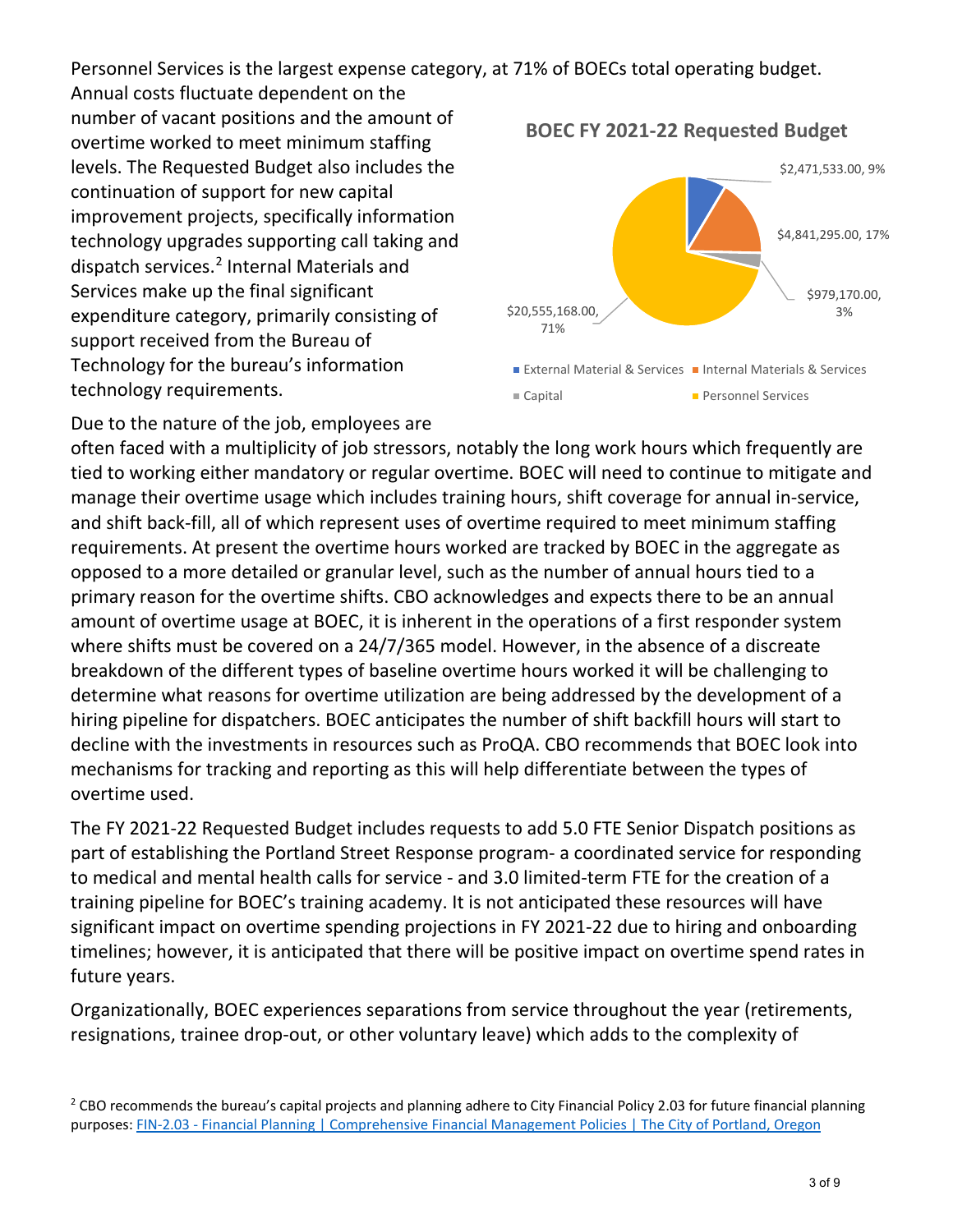achieving full staffing without the utilization of overtime hours. The graph below illustrates turnover by fiscal year for the last five years at BOEC as it compares to the national average for call-takers. BOEC's turnover rate ranged from 11.05% to 18.5%, the last two full fiscal years with the five-year average being 17.2%. These attrition rates average is consistent with the national average of 17%. This chart highlights the continued challenge and complexities for BOEC as for three of the past five fiscal years it has been difficult to achieve desired staffing levels on straight time hours.



The FY 2016-17 Adopted Budget, and subsequent adjustments since this time, resulted in the addition of 13.0 Senior Dispatchers to address adequate staffing levels at BOEC in order to meet call load demands and performance goals, while aiming to mitigate the use of forced overtime. Specifically, these resources provide dedicated support for BOEC's bi-annual training academies in an effort to increase the number of qualified call-takers available to fill most shifts on straighttime hours. With the exception of new resources added for Portland Street Response, BOEC's position authority has remained relatively constant since FY 2016-17 while the number of calls has increased between 1-4% yearly. Similar to other Public Safety bureaus, call-takers and dispatchers at BOEC go through a lengthy recruitment, training, and onboarding process.

BOEC has taken internal actions to identify and support employees, however there will likely be certain levels of attrition, and associated costs of hiring new FTE to replace those who separate in the upcoming fiscal year. BOEC's operational challenge is to mitigate overtime costs associated with the consistent pattern of the bureau's pace of separation, eventually keeping better pace with the recruitment and training cycle. Financially and operationally speaking it is important to relieve these pressures on the bureau, and the bureau has over time laid the groundwork for a concerted effort to address stability in staffing in the near-term by creating a temporary academy pipeline with the addition of 3.0 Limited Term positions and in the far-term by planning a more comprehensive evaluation in tandem with BOEC's bargaining partners and the Bureau of Human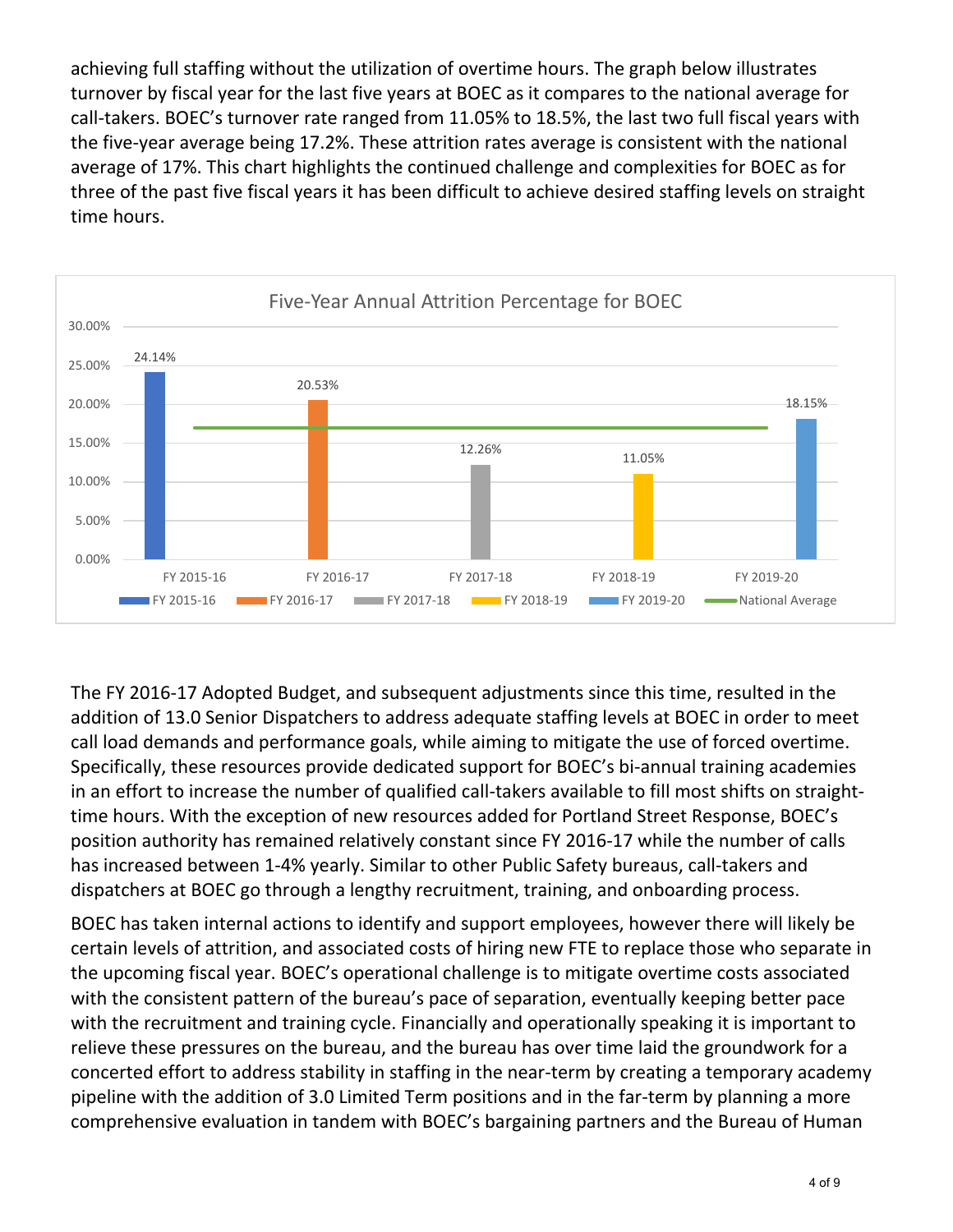Resources on the creation of a more sustainable training pipeline.

The approximate costs associated with supporting a newly hired dispatcher through their first two years of service is roughly \$161,210, which includes 9.5% or 11% premium as coach's pay and overtime is incurred. BOEC currently has 23 coaches that are paid at the 11% premium rate and plans to add three more coaches in the coming year. The requested base budget for BOEC identifies \$420,000 to cover premium costs for FY 2021-22, this is a 22.3% increase from the budgeted amount for premiums in FY 2020-21. Premium costs will have to be monitored to ensure BOEC can absorb these expenses associated with training and onboarding in light of an ongoing reduction in the amount of General Fund resources being transferred into the bureau. The chart below details the costs associated with premiums paid in previous years as compared to the plan for FY 2021-22.



### **Public Safety Call Demand and Response Initiatives**

There are three City initiatives under development or underway that have a direct effect on BOEC's workload and the effectiveness of the City's public safety response system: Portland Street Response, the Nurse Triage program, and 3-1-1. **In calendar year 2019-20, BOEC received 487,834 non-emergency calls which represents almost half of BOEC's entire call volume.** Each of these programs has implications for BOEC's budgeting and staffing structures, as described below.

#### **Portland Street Response – BOEC Impacts**

Portland Street Response is anticipated to increase workloads for BOEC in the near term. BOEC plans to address the needs of Portland Street Response (PSR) by adding five dedicated staff (three dispatchers and two call takers) to ensure the success of this program. As of the writing of this review the program has just started, and at least 18 calls have been dispatched in tandem with training that has begun through an individual self-study program. Training components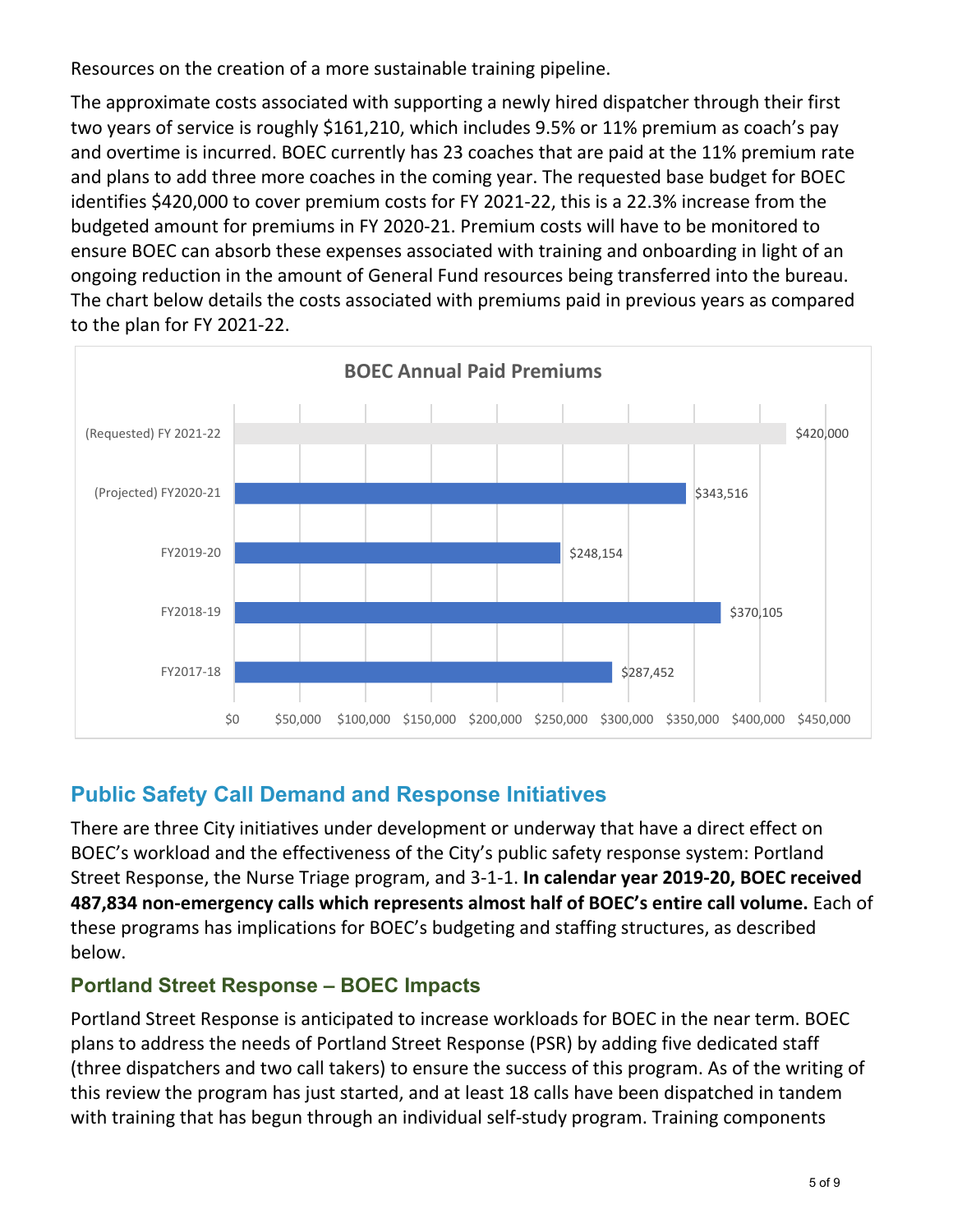include call answering triage and dispatch protocol. BOEC plans on gathering call data and feedback from PSR on the accuracy and effectiveness of the program in order to adjust their staffing levels and training requirements to respond to the Fire Bureau's planned program expansion.

#### **Nurse Triage Required Investments and Potential Outcomes**

The Nurse Triage program allows for low-acuity medical 9-1-1 calls to be redirected to a medical professional who can provide the patient a phone consultation and if necessary, arrange for an appointment at a clinic. As such, the Nurse Triage program may assist in reducing workload demand for Portland Fire & Rescue who currently are dispatched to non-emergent, low-acuity calls related to patient illness and injury (an issue highlighted in prior<sup>[3](#page-5-0)</sup> Fire Bureau reviews).

In order for BOEC to assist bringing the Nurse Triage program to fruition they will need to have the ProQA program fully implemented, which should be May 4, 2021. BOEC's FY 2019-20 Budget Review<sup>[4](#page-5-1)</sup> estimated the Nurse Triage program to conservatively cost around \$182,727 to initiate, but the fully implemented yearly costs are unknown at this point. This program has potential to be a revenue generating program for BOEC, as insurance networks and hospitals will have the ability to be integrated in the ProQA program. The framework for the Nurse Triage program is expected to be finalized by April 1, 2022. Based upon this framework BOEC will have a better picture into whether they will be using partners or handling the rollout in-house. There have been initial conversations with hospitals and insurance networks regarding the revenue aspect of this project. At this point it is still unclear what the next steps are for the pursuit of outside resources to support this promising program.

#### **311 and Diversion of Workload for BOEC Call Takers**

The 3-1-1 program will direct non-emergency calls that currently get answered by BOEC to 3-1-1. Thus, this program should reduce BOEC call volume, reducing both BOEC and first responder workloads. Implementation of 3-1-1 is underway in the Office of Management and Finance; additional time and analytical data from the 3-1-1 program will be required in order to understand and realize the full impact this program has on BOEC's operations.

## **DECISION PACKAGES**

#### **Five Percent General Fund Reduction**

*11370, (\$875,569), 0.00 FTE*

#### **Request Summary**

In order to meet the required reduction, BOEC requests to reduce their annual transfer from the General Fund on an ongoing basis by \$875,569. There is additional resource from the Oregon State Emergency Communication 9-1-1 tax that will off-set this reduction.

<span id="page-5-1"></span><span id="page-5-0"></span><sup>3</sup> 2017-18 Portland Fire & Rescue Review: [631354 \(portlandoregon.gov\)](https://www.portlandoregon.gov/cbo/article/631354)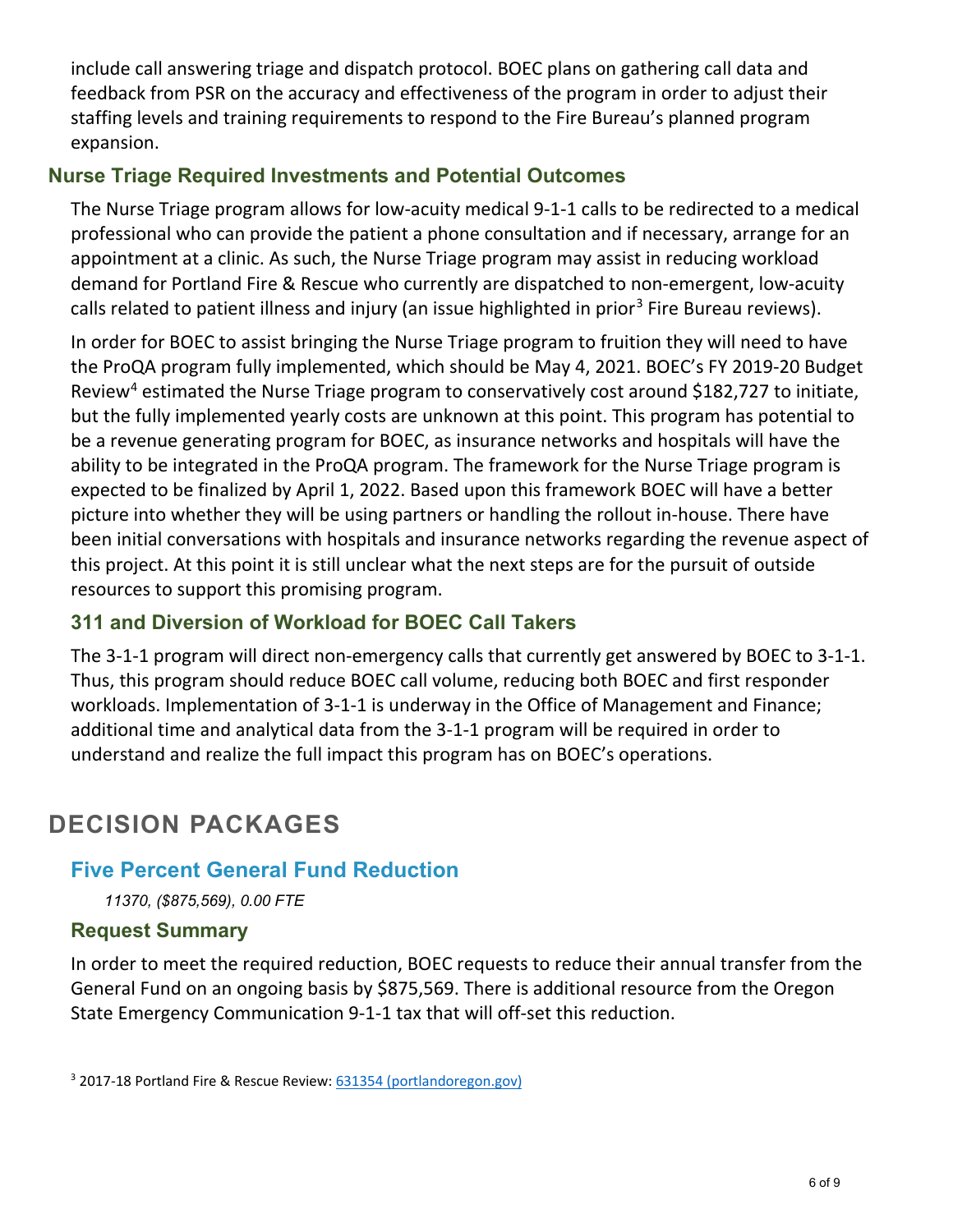#### **CBO Analysis**

As required by the Mayor's Budget Guidance, BOEC submitted a \$875,569 ongoing General Fund reduction. BOEC plans to back-fill the loss of the General Fund revenue with \$917,565 of increased revenue received from the Oregon State Emergency Communication 9-1-1 tax and User Agencies. There are no initial service level reductions associated with this resource swap; however, the growth in State 9-1-1 revenues presents the need to closely monitor available resources in coming years to ensure fiscal sustainability.

In order to balance this loss of resources without reducing positions, BOEC will reduce the amount of funds available for future capital outlay expenditures. While this proposal will allow BOEC to maintain current service levels, the issue of identifying and prioritizing future capital outlay expenditures will continue to be important in future discussions for support for 911 systems. BOEC, in partnership with the User Agencies is in the process of finalizing a new Inter-Governmental Agreement for services, which includes the creation of a sub-fund for capital reserves. This is a notable start for capital planning, and please see the [FY 2020-21 CBO Review](https://www.portlandoregon.gov/cbo/article/754841) for additional discussion the importance of dedicating resources for future capital outlay expenditures in accordance with [City Financial Policy 2.03 Financial Planning.](https://www.portlandoregon.gov/citycode/article/200789) Any diversion away from BOEC's capital plan could result in large General Fund asks in future years and goes against Financial Policy 2.03<sup>[5](#page-6-0)</sup>.

The initial implications and impacts of the reduction of General Fund resources are not likely to present financial challenges for BOEC in FY 2021-22. The bureau projects savings from vacancies, current and potential new vacant positions, to be timed with the hiring academies allowing BOEC to absorb this reduction with minimal disruption. Over the long term, BOEC may continue to become more reliant on the Oregon State Emergency Communication 9-1-1 tax and User Agency revenues should General Fund resources not be restored. The Oregon State Emergency Communication 9-1-1 tax is a relatively reliable source of income as it has held steady for the last 10 years but the pace of cost growth at the City for services may outstrip the rate of growth in state revenues.

#### **Constraint Value: (\$875,569) ongoing**

### **Add Five Senior Dispatchers**

*11370, \$615,795, 5.00 FTE*

#### **Request Summary**

BOEC is proposing position authority to use \$615,795 of the revenue obtained from the Oregon State Emergency Communication 9-1-1 tax to support the hiring of 5.0 FTE Senior Dispatchers. The 5.0 FTE would be Senior Dispatchers would be utilized in support of Portland Street Response as well as for general 9-1-1 call answering and dispatch services. Three of the positions will specifically be used to establish a permanent Portland Street Response dispatch service.

#### **CBO Analysis**

<span id="page-6-0"></span><sup>&</sup>lt;sup>5</sup> City of Portland Financial Policy 2.03: FIN-2.03 - Financial Planning | Comprehensive Financial Management Policies | The City [of Portland, Oregon](https://www.portlandoregon.gov/citycode/article/200789)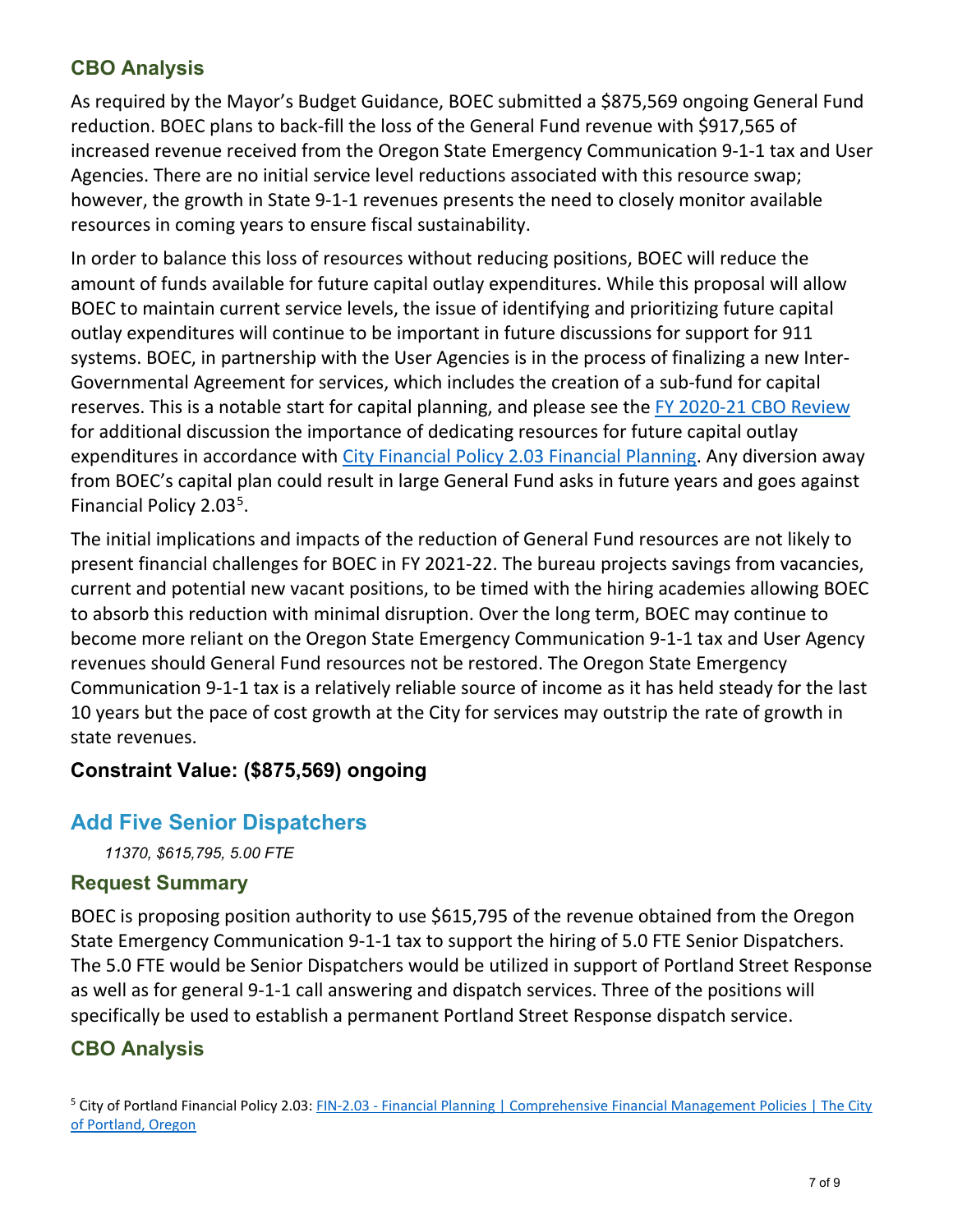The implications for this proposal can be found in the support and evaluation of Portland Street Response to ensure a successful roll-out. There are currently planned program evaluation checkpoints to assess the outcomes of PSR through the practice of triaging calls to non-public safety responders. The proposal should provide BOEC with an opportunity to collect performance data on this proposal and ensure the proposal is a value-add regarding the use of these revenue streams for proposed personnel. This request is geared towards providing a better match of services for call type by sending mental health responders and by providing support towards the successful roll-out of Portland Street Response.

As outlined above this initiative is being proposed in order for BOEC to support the successful roll-out of Portland Street Response. BOEC is requesting to use \$615,795 in non-General Fund resources to support these positions. The need to closely monitor available resources in the coming years to ensure fiscal and project sustainability. It is imperative that BOEC collect meaningful performance measures such as overtime, call performance, and personnel to capture the true success of Portland Street Response. CBO recommends this request.

#### **CBO Recommendation: \$615,795 Non-General Fund Ongoing | 5.00 FTE**

#### **Training Pipeline Limited Term Positions**

*11384, \$301,770, 3.00 LTE*

#### **Request Summary**

BOEC is proposing to use \$301,770 of the revenue obtained from the Oregon State Emergency Communication 9-1-1 tax on a one-time basis to be used to develop a training pipeline for BOEC's academy.

#### **CBO Analysis**

The implications of this proposal would allow BOEC to develop a more robust hiring pipeline of Limited Term Employee positions as a transition for students of BOEC's Academy into a Senior Dispatch position. This effort should continue in concert with initiatives underway between BOEC their bargaining partners and Human Resources to continue to develop a more sustainable training pipeline and retention support as applicable. This request for limited term employees uses the available tools for achieving these goals and demonstrates efficiency of making progress to a more long-term solution for succession planning in the bureau. Conceptually, this request should lead to both cost and operational efficiencies and if Council approves this practice CBO recommends BOEC report on an annual basis the outcomes associated with this program in coordination with other partner public safety bureaus.

Currently, BOEC's proposal for adding 3.0 LTE positions to be used as a training pipeline is the most readily available option available to BOEC. CBO recommends that BOEC continue to work towards a more sustainable and responsible plan for creating a training pipeline with their bargaining partners and Human Resources when timing allows. CBO recommends this request to fund 3.0 LTE positions with new resources from the State Cell tax.

#### **CBO Recommendation: \$301,700 one-time Non-General Fund| 3.00 LTE**